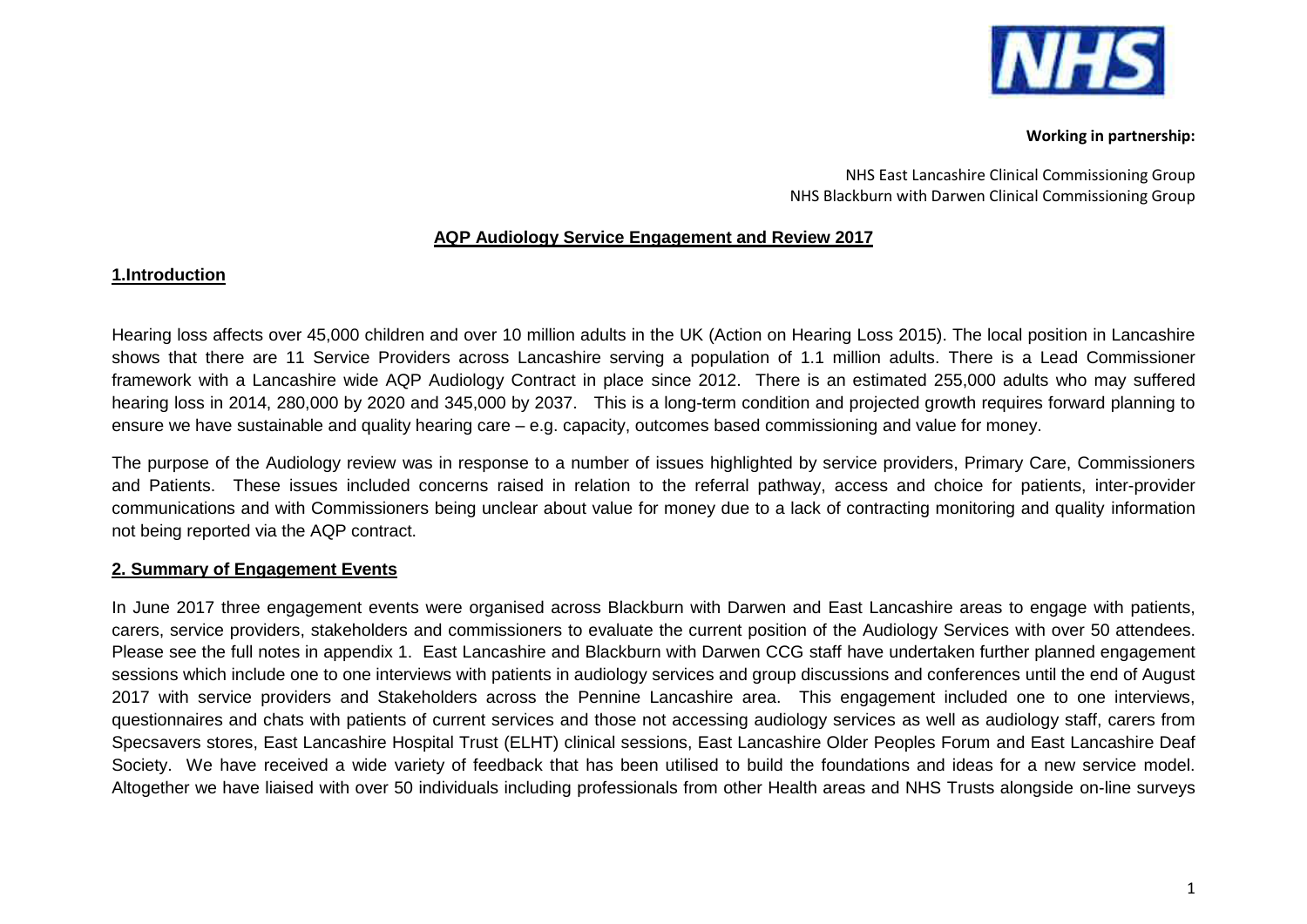

NHS East Lancashire Clinical Commissioning Group NHS Blackburn with Darwen Clinical Commissioning Group

with patients and GP's. We have received online responses from over 180 members of the public, GP's and patients which have been reviewed through the Audiology Leadership Board and have been utilised in the development of the new service.

The aim of the engagement has been to actively listen to individuals' experience, views and opinions of the current service to support any improvements and ideas for innovation based on local needs.

The stakeholder engagement workshop included representatives from across all sector organisations including Age Concern, Specsavers, neighbouring CCGs and Acute Hospitals. Individuals worked together in groups to debate their experiences, constraints, opportunities and visualise/brainstorm new concepts and develop ideas on how to improve audiology services., Listening to patients, clinicians, stakeholders and providers enabled a great deal of information to be shared and on which to base future audiology services utilising the right care, right place, right time every time with the patient at the centre methodology in mind.





### **3.Our Vision**

Delivery of an Audiology operating model with sufficient detail to provide a clear picture and description to fulfil its mission of: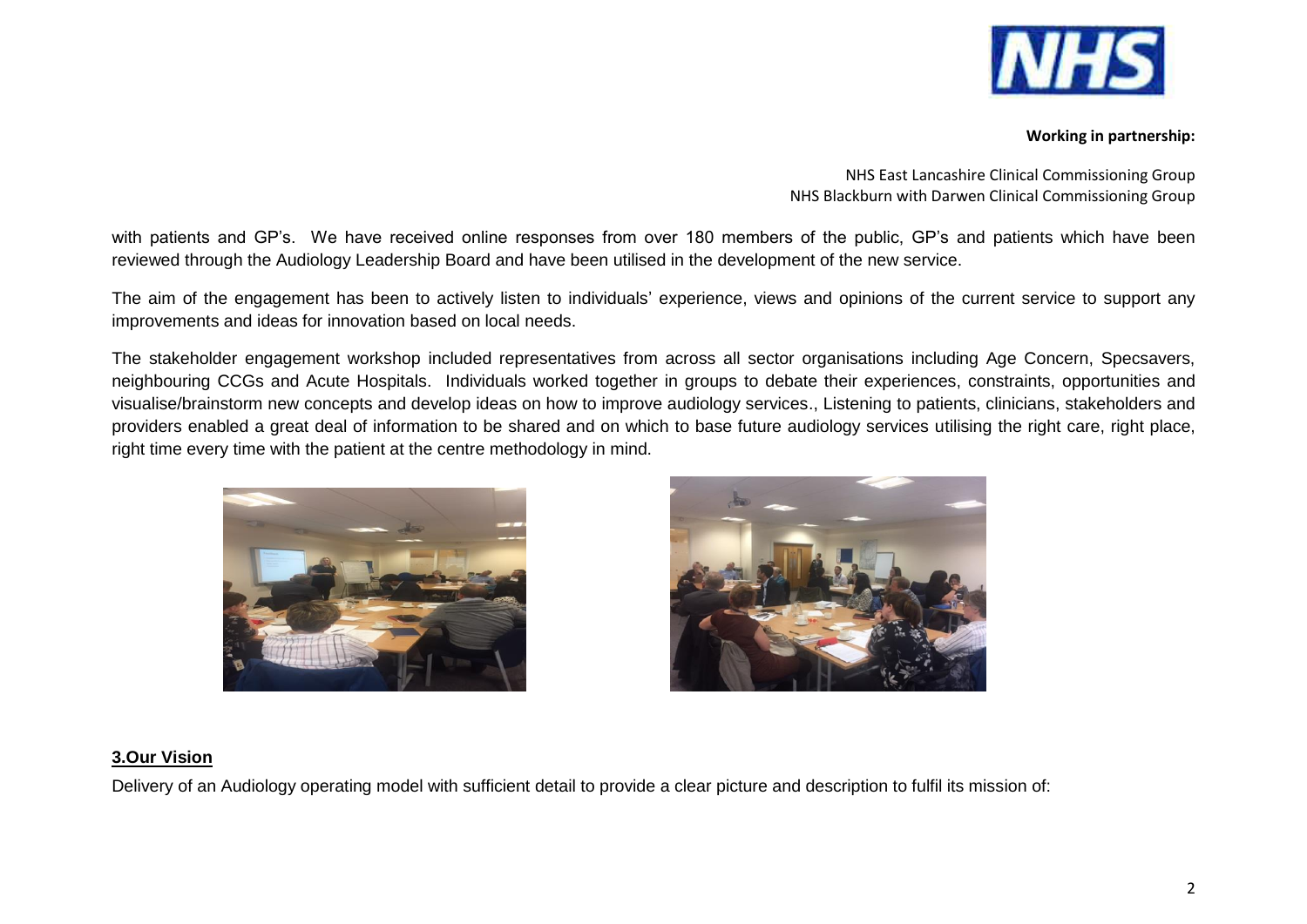

NHS East Lancashire Clinical Commissioning Group NHS Blackburn with Darwen Clinical Commissioning Group

- Achieving the best possible outcomes for those with hearing loss, reducing health inequalities and social exclusion
- Maintaining choice and access for patients
- Improving customer experience through greater responsiveness to people's needs
- Securing the best value for money through robust monitoring of quality and delivery.
- Outcome based commissioning and contracting
- Demonstrable commitment across the system to work together to ensure progress is made across the stated objectives and actions
- Enable the reduction in inequalities
- Provision of high quality care

Local decision making based on:

- Better use of national evidence and best practice from other areas
- Benchmarking
- Understanding and avoiding the downstream cost of poor hearing
- Outcome based commissioning to incentivise changes
- Improving patient access to and choice of services
- Paying, contracting and monitoring outcomes and referrals from all providers equally to ensure fair choice and improve quality
- Integration to improve care in line with new models of care

Links to the Right Care Approach:

- Helps health economies investigate ways to improve efficiencies and effectiveness within their health economy. Helps support the provision of optimal healthcare delivered in the most cost effective way..
- An improvement methodology that meets needs of all perspectives and delivers efficiency within a sustainable health economy.

# **4. Summary of outcomes of engagement session to date**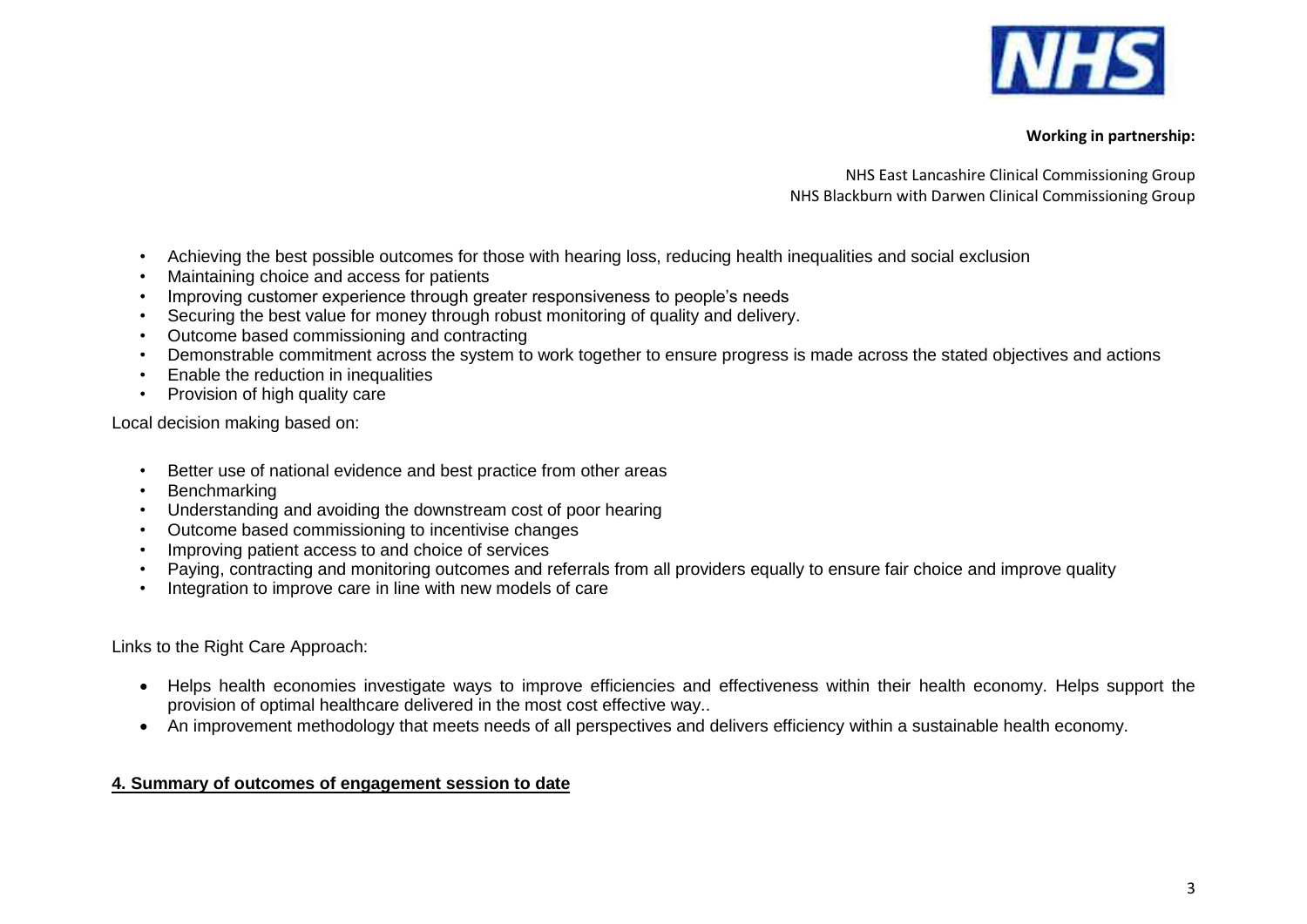

NHS East Lancashire Clinical Commissioning Group NHS Blackburn with Darwen Clinical Commissioning Group

NHS England Commissioning Services for People with Hearing Loss guidance outlines that the overall aim of moving towards more outcome focused commissioning is to provide services that have a positive impact on those using them in terms of access, choice, quality and other related outcomes that demonstrate benefits and improvements as a result of any treatment or intervention for the service user. The intention is to move away from commissioning services based solely on activity *(60)*.

CCGs need to define what good outcomes look like for hearing services and what measures should be used to demonstrate improvement. The outcomes should be designed with the local population and the users of local hearing services themselves *(50, 60)*. To help with this task the stakeholders involved in the co-production of this framework have agreed some recommended outcomes that CCGs can use and adapt locally to monitor the impact and benefits of hearing services on people who use them.

### **System and processes**

- Health and social care system approach and future model to include Prevention, Early Intervention, Education & Training, Audiology assessment and hearing aid fitting with patients able to access the right service at the right time e.g. wax removal, volunteers, ECLO.
- System to support a patient centred approach to meet individual needs and maximise use of community assets, reduction in variation.
- Pathway to be seamless at all points of transfer with clear criteria for access.
- Develop a deaf awareness strategy with rollout to the general public to support inclusion and reduce stigma.
- Equality of service provision including domiciliary care/care homes through a single point of access.
- Both direct referral to the service and GP managed referral were discussed with no preference to either.

## **Workforce**

 Support systematic training at appropriate levels for patient empowerment and clinicians to support appropriate referrals and promotion and provision of most appropriate equipment including assistive technology.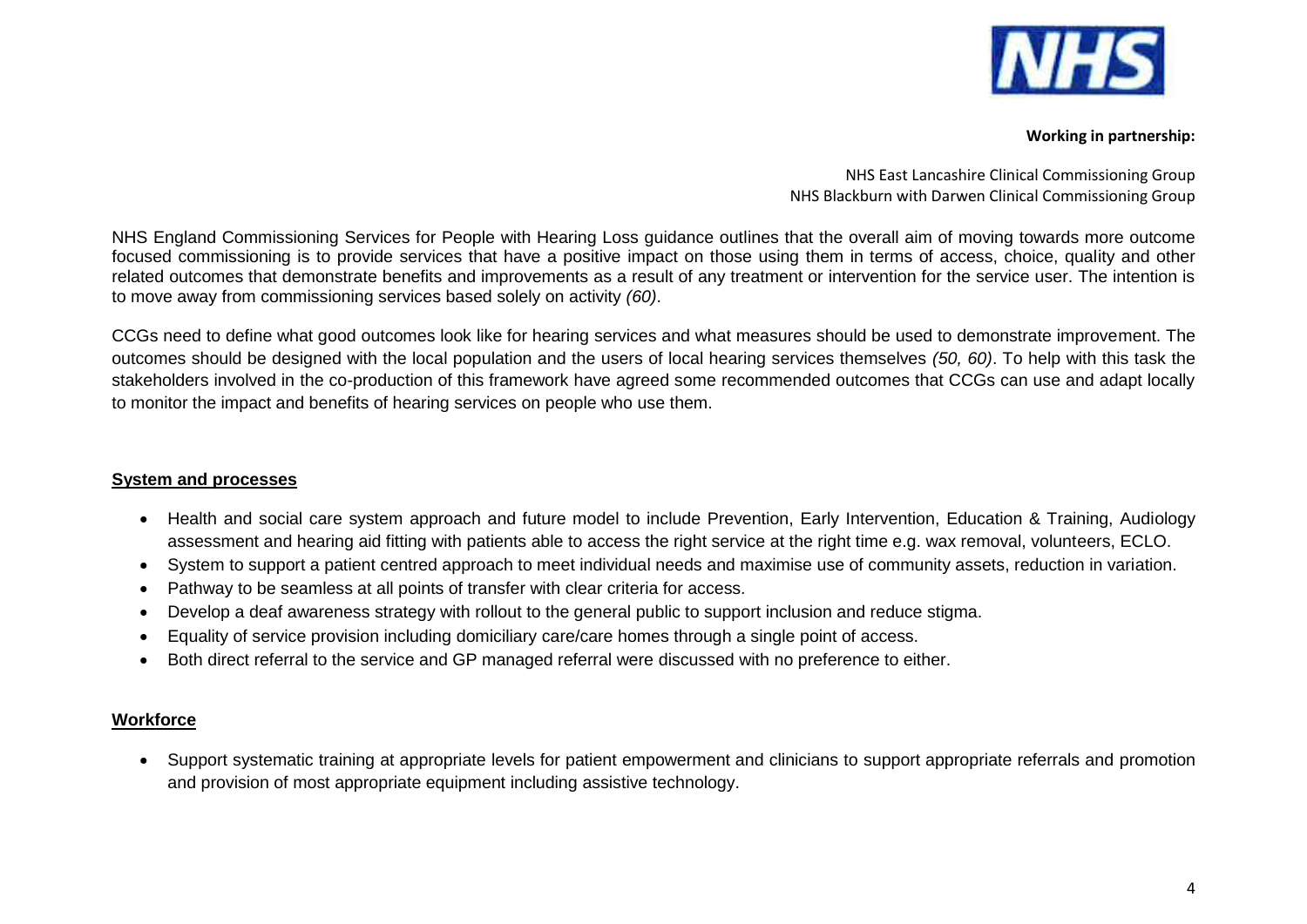

NHS East Lancashire Clinical Commissioning Group NHS Blackburn with Darwen Clinical Commissioning Group

- Improve the awareness, training and education for professionals within health and social care so that they are aware of specific needs of the deaf society.
- Enhanced communication skill training for all (public, public servants and carers) to support communication with those who are hard of hearing-training to be undertaken by someone who is deaf or hard of hearing e.g. lip reading, interpreters.
- Audiologists should be members of either the BAA (British Academy of Audiologists) or the BSA (British society of Audiology. They should also be either RCCP or HCPC registered. There is no standard required to have students.
- Organisations should be working towards becoming UKAS accredited to ensure assurance and confidence to all users, including patients and commissioners, that the service they receive is compliant with the latest international standards of practice.

# **Technology**

- Information and access to technology to enhance quality of life.
- Public buildings and GP practices to have standard equipment such as hearing loops.
- Availability of patient information in order to make an informed choice about the range of hearing aids and choices available.
- Single IT systems and sharing of patient information across agencies/services to reduce having to repeat information.

## **Key important themes from patients/carers:**

- People with hearing loss want to be part of society, attend meetings and not be isolated or feel different.
- Patients want the opportunity to provide service feedback via a variety of mediums-making this as easy as possible e.g. facebook, website survey, survey monkey etc. Feedback to be acted upon.
- Patients want to be empowered.
- Patient would appreciate signposting to befriending services (to reduce isolation) and support carer resilience, volunteers and ECLO.
- Support and signposting to employment support.
- Many patients are willing to contribute payment towards enhanced services or hearing aids.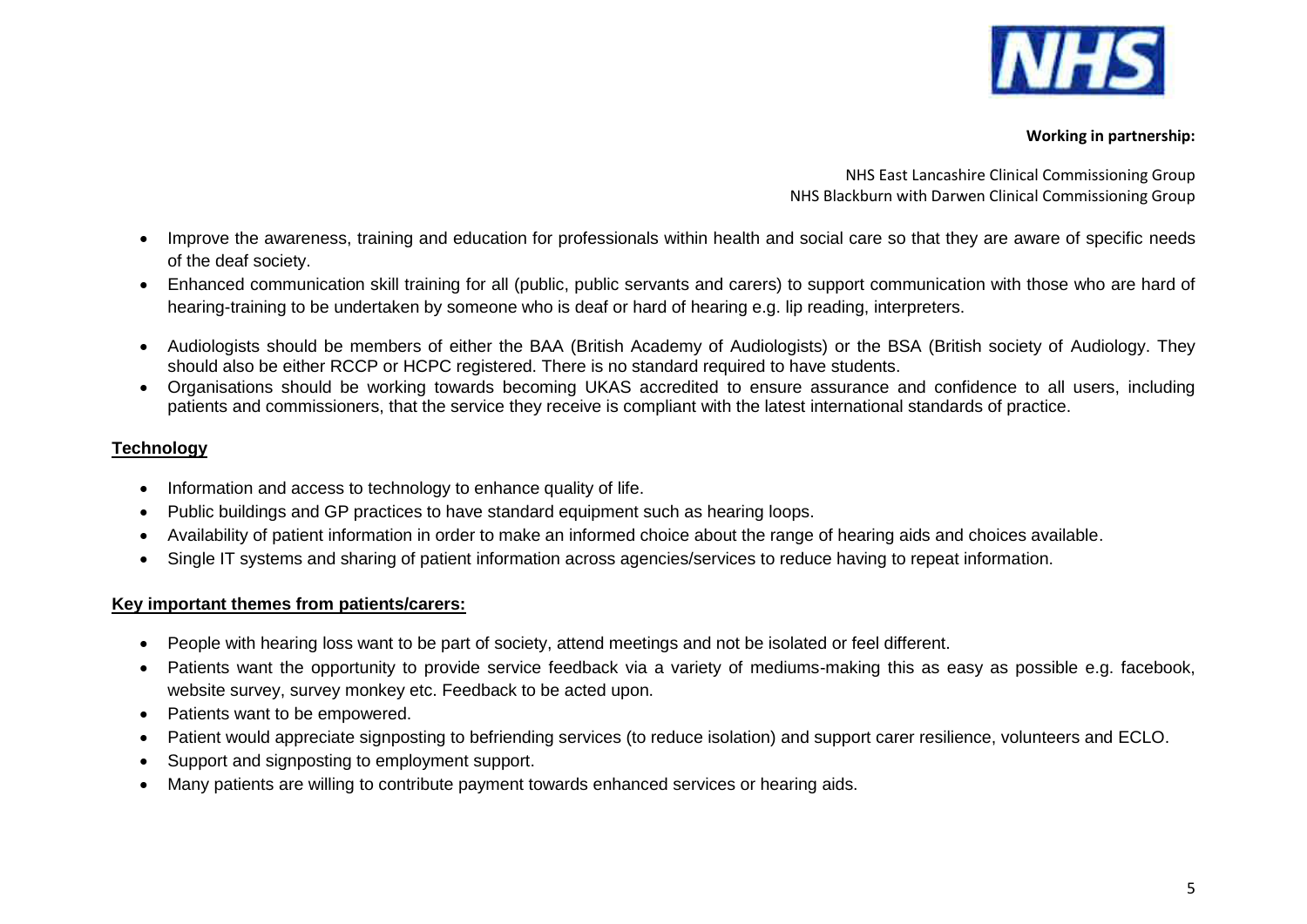

NHS East Lancashire Clinical Commissioning Group NHS Blackburn with Darwen Clinical Commissioning Group

Patients would like to have responsive and a patient centred service.